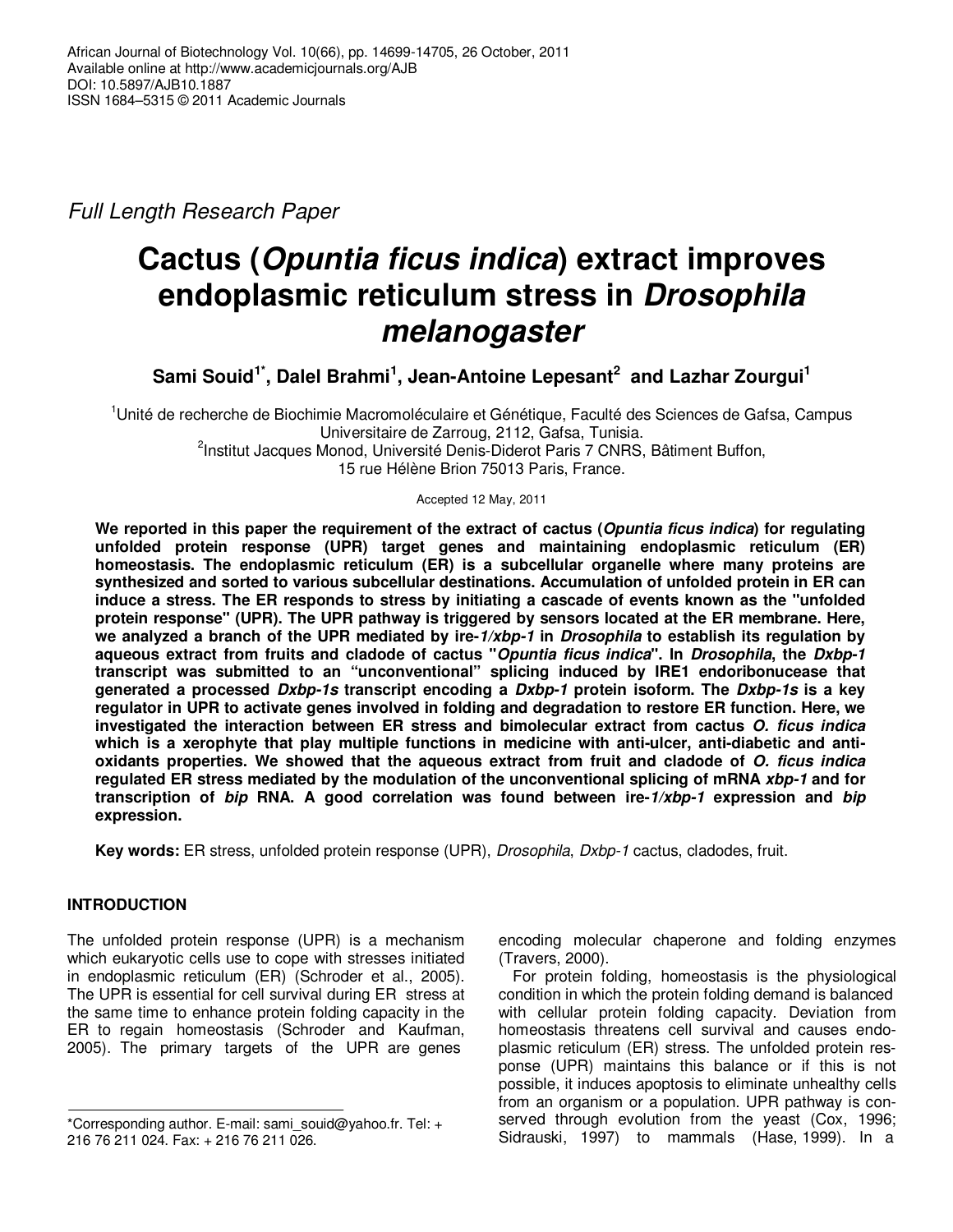particular branch of *Ire1/xbp-1*, ER stress, activated *Ire1* initiates an unconventional splicing of *xbp-1* mRNA. The spliced *xbp-1* mRNA produced an active trabscription factor to upregulate those UPR responsive genes. In mammal, UPR coordinates multiple mechanisms such as *Ire1/Xbp1*, ATF6 and PERK, the UPR in *Drosophila* S2

cells appears simpler by relying mainly on Ire1/Xbp1 pathway (Plonthongkum, 2007).

The cactus *Opuntia ficus indica* is a xerophyte producing member of the Cactaceae family. It is widely distributed in Mexico, Africa, Australia and the Mediterranean basin (Piga, 2004). It covers about 30% of the world's continental surface. This is due to its particular adaptation to water scarcity and sun irradiation (Magloire Feugang et al., 2006).

Since the mid 1970s, the interest in cactus pads has been increasing. Recent data revealed that the high content of some chemical constituents can give added value to this fruit (Piga,et al 2003) whose composition varies depending on the edaphic factors at the cultivation site, the season and the age of the plant. The total protein and fiber content decreases with age. Because a large number of studies published demonstrate that this plant has multiple functional properties in medicine with anti-ulcer (Trovato et al., 2000; Galati et al., 2001), anti inflammatory (Galati et al., 2000) and antioxidant properties (Hfaiedh et al., 2008; Zourgui et al., 2008; Ncibi et al., 2008), we undertook the study of the biological activity of the lopping fruits and cladodes.

 Here, we tested whether the aqueous extract from the fruits and cladode of cactus *O. ficus indica* present a biochemical interactions with ER stress in *Drosophila*. By testing Tunicamycin drugs (Tm), we showed that UPR is activated by exogenous stress. When we combined the drugs with aqueous extract from the fruit or cladode, we observed that the ER stress was positively regulated, which suggested that homeostasis was rescued. Detailed expression analysis of *ire1*, *xbp-1* and *bip* transcripts genes confirmed that cactus *O. ficus indica* regulates UPR pathway. We proposed that the aqueous extract from the fruit and cladode possess a high anti-ER stress capacity.

#### **MATERIALS AND METHODS**

#### **Cactus product**

Prickly pears and cladodes were used for this study. The fruit was matured 3 months after flowering which was in April. Cladodes were present all year round, but we used younger cladodes because they show higher protein and water contents. In this study, we used cladodes; it was collected in the area of Gafsa which exhibit arid zones in southern Tunisia.

The cactus pear extract was purified from mature cactus fruit by blending. The cactus pear solution contained both the fruit and the seeds and was centrifuged at 3,500 rpm for 30 min, and then 15 ml aliquot was collected and stored at -20°C. The aqueous solution of cladode was centrifuged at 3,500 rpm for 30 min and then 15 ml aliquot was collected and stored at -20°C.

#### **Drosophila stocks**

*Drosophila* melanogaster stocks were raised on standard cornmeal, yeast and agar medium at 25°C. The *lio-Gal4* driver line were kindly provided by Alain Debec (Bobinnec et al., 2003) and Jean-Maurice Dura (Taillebourg et al., 2005). The *UAS-Dxbp-1s* and *UAS-Dxbp-1:GFP* transgenic lines was generated previously, using a *w1118* strain as a recipient stock (Rubin and Spradling, 1982; Souid et al., 2007).

#### **Total RNA isolation and RT-PCR**

#### **RT-PCR of xbp1**

Total RNA was isolated using the Rneasy kit, for RT-PCR experiments. 10  $\mu$ g of total RNA were reverse transcribed with random hexamers and the first-strand cDNA synthesis kit for RT-PCR. To visualize the processing 23 bp introns, we carried out PCR amplifications of the newly synthesized complementary cDNA templates using the forward primer 5′-CAGATGCATCAGCCA ATC CAAC-3′ and the backward primer 5-GAGTGA GACCTTTCAACAC 3′ that were predicted to amplify the fragments of 191 bp (*Dxbp-1u* RNA) or 168 bp (the *Dxbp-1s* RNA) and the backward primer that were predicted to amplify the fragments of *Dxbp-*1u or *Dxbp-*1s. PCR products were separated by electrophoresis in 3% metaphor gels. All RNA samples were tested for a possible contamination by genomic DNA through RT-PCR, using a couple of primers flanking the 64 bp conventional intron common to both *Dxbp-1* RNA transcripts.

#### **RT-PCR of ire-1, bip and actin**

RT-PCR of Bip was performed using specific primers; BiP-F 5GCTGGTGTTATTGCCGGTCTGC3' and BiP-R 5'GATGCC TCGG GATGGTTCCTTGC3'. RT-PCR of *ire-1* was performed using specific primers IRE-1F 5' GAGATCAGCTTCTGCTCGCCTC CGCTCTTTGTGGCATCTG3' and IRE-1R 5'GGG GCTCGA GTCA CAGATCCTCCTCAGAGATCAGCTTCTGCTC3'. The actin level served as internal control amplified using Actin-F 50TT AGTTA TCGACAACGGATCGGGC30 and Actin-R 50CATGGTGGT ACCG CCGGACAG C30. All PCR amplification was performed using Taq DNA polymerase (Promega).

# **RESULTS**

# **Spliced xbp-1 is accentuated during ER stress**

We showed that the *xbp-1* gene was essential for the development in *Drosophila* (Souid et al., 2007) and that the spliced form of transcript *xbp-1s* was present during the development of egg until the adults stage. In addition, Plonthongkum et al. (2007), showed that the unconventional splicing of *xbp-1* mRNA could be accentuated by an exogenic agent like Tunicamycine (Tm) drugs and the DTT in S2 cells. In order to know if the drugs used can induce the ER stress at the level of the adult, we treated the *Drosophila* with the these drugs. We found that the level of transcript mRNA *xbp-1s* increased on the level of the adults treated with the Tm. This was compared with standard condition where mRNA *xbp-1s* was present in low level (Figure 1).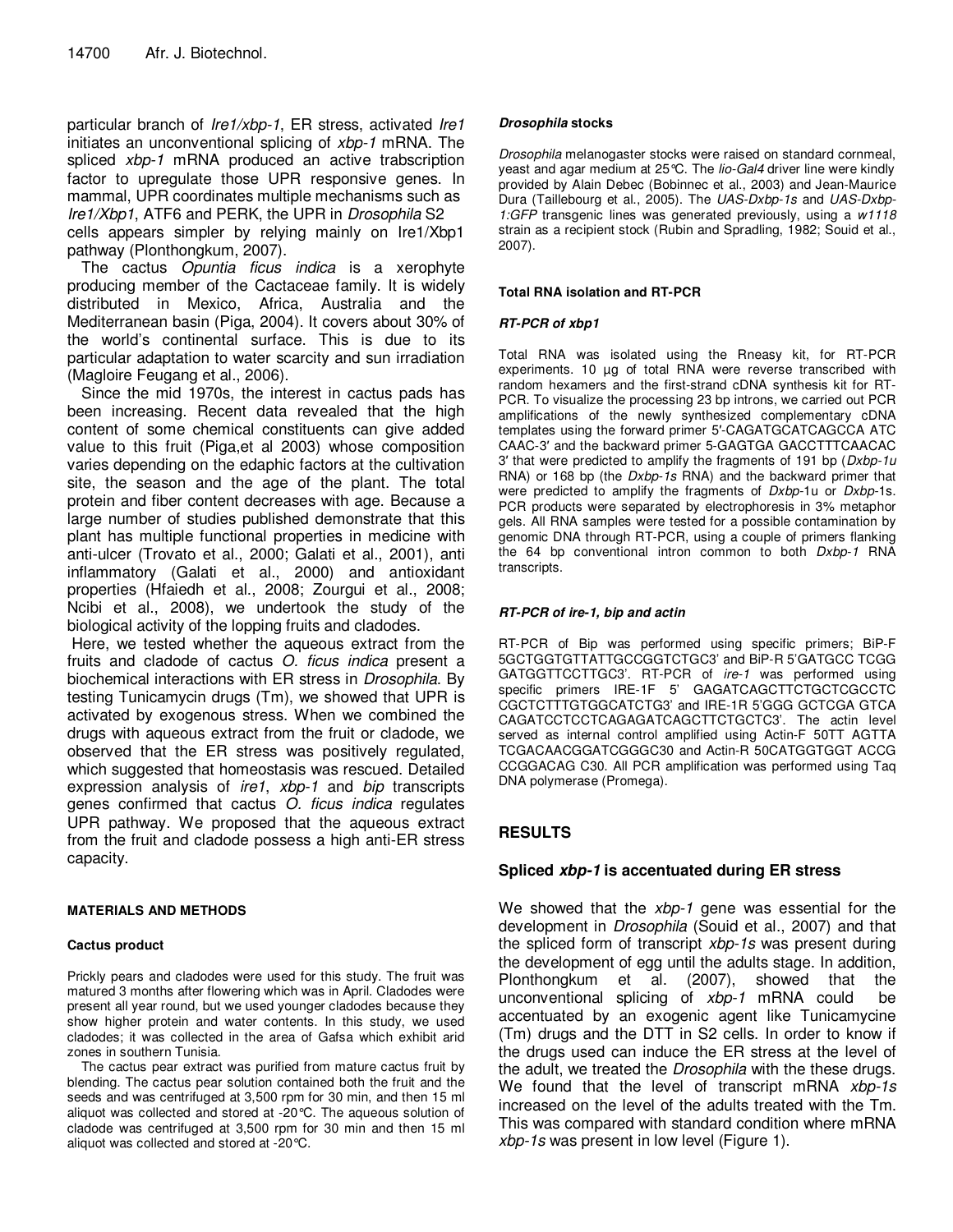

**Figure 1.** RT-PCR analysis of the expression of the *Dxbp-1u* and *Dxbp-1s* transcripts in standard and in stress conditions. ER stress increased the processing of unconventional splicing. PCR amplifications were performed using genomic DNA (Gen) as contol of the reverse-transcribed polyA+ extracted from adult.



**Figure 2.** RT-PCR analysis of the expression of the *Dxbp-1u* and *Dxbp-1s* transcripts in standard, stress condition and stress condition in which the extract of cladodes and fruit wer added. Extract of cladodes and fruits decreased the processing of unconventional splicing of *Dxbp-1* until ER-stress. PCR amplifications were performed using genomic DNA (Gen) as contol of the reverse-transcribed polyA+ extracted from adult.

# **The cactus extracts regulation of the unfolded protein response in multiple stress condition**

It has been shown that the extract of cactus *O. ficus indica* present a variety of biological effects, such as their therapeutic properties such as antioxidant activity (Park et Chun, 2001; Butera et al., 2002), anti-inflammatory activity (Wiese et al., 2004; Cho et al., 2006) correction of damage induced by toxin (Ncibi et al., 2008: Zourgui et al., 2008) and anti cancer (Galati et al., 2002; Lee et al., 2002; de La Barrera et Nobel, 2004). To test the effect of the cactus extract in active UPR that was induced by the drug Tm, we compared the levels of transcription of the branch *ire-1-xbp-1-bip*. RT-PCR analysis (Figure 2) indicated that the extract of cactus *O. ficus indica* (cladodes and fruits) displayed an inhibitor role in the unconventional splicing of ARNm *xbp-1.* This was marked by the absence of the spliced form of mRNA *xbp-1s* in the flies treated with the drug Tm combined on the one hand by the extract of cladodes and by the extract of the fruits. The spliced form of mRNA *xbp-1s* was present under the standard condition and it was accentuated at the time of the treatment with the drug (Figure 2). Flies treated only with the extract of cactus *O. ficus indica* (cladodes and fruits) presented a low level of mRNA *xbp-1s*. In order to analyze the branch *ire-1-xbp-1-bip* of the UPR pathway, we analyzed the levels of accumulation of transcript of the *ire-1* and *bip* under the same condition with that of the analysis of transcript *xbp-1*. The *ire-1* encodes an endoribonuclease, which is responsible with the unconventional splicing of *xbp-1* transcript (Sidrauski and Walter, 1997; Urano et al., 2000a; Yoshida et al., 2001; Lee et al., 2002 ; Souid et al., 2007). The strong accumulation of the form *xbp-1s* is correlated with a strong activation of the *ire-1* gene and *bip* gene (Bertolotti et al., 2000; Shen et al., 2001; Yamamoto et al., 2004). The level of accumulation of the transcript *ire-1* decreased in the flies treated with the drug and the extracts of cactus (Figure 2). The flies were elevated under standard conditions and the stress condition using the drugs showed an increased level in transcript *ire-1*. The flies treated only with the extract of cactus show a decreased in the level of transcript *ire-1*. This was found either with Tm (Figure 2) or the DTT (data not shown). In the analysis of the levels of transcript of *bip*, we obtained the same result which consisted or had a very clear reduction at the time of the treatment with the drug/extract compared with the massive increase in the transcription of *bip* in the standard conditions and in ER stress (Figure 3). For the positive control, we noticed that the extract of cactus cladode or fruits showed a reduction also of the level in accumulation of transcript *bip*. In order to see whether the found effect of the extract of cactus on the UPR pathway in particular connects it *ire-1/bip*, we analyzed the profile of accumulation of the transcript of actin which does not have anything with the UPR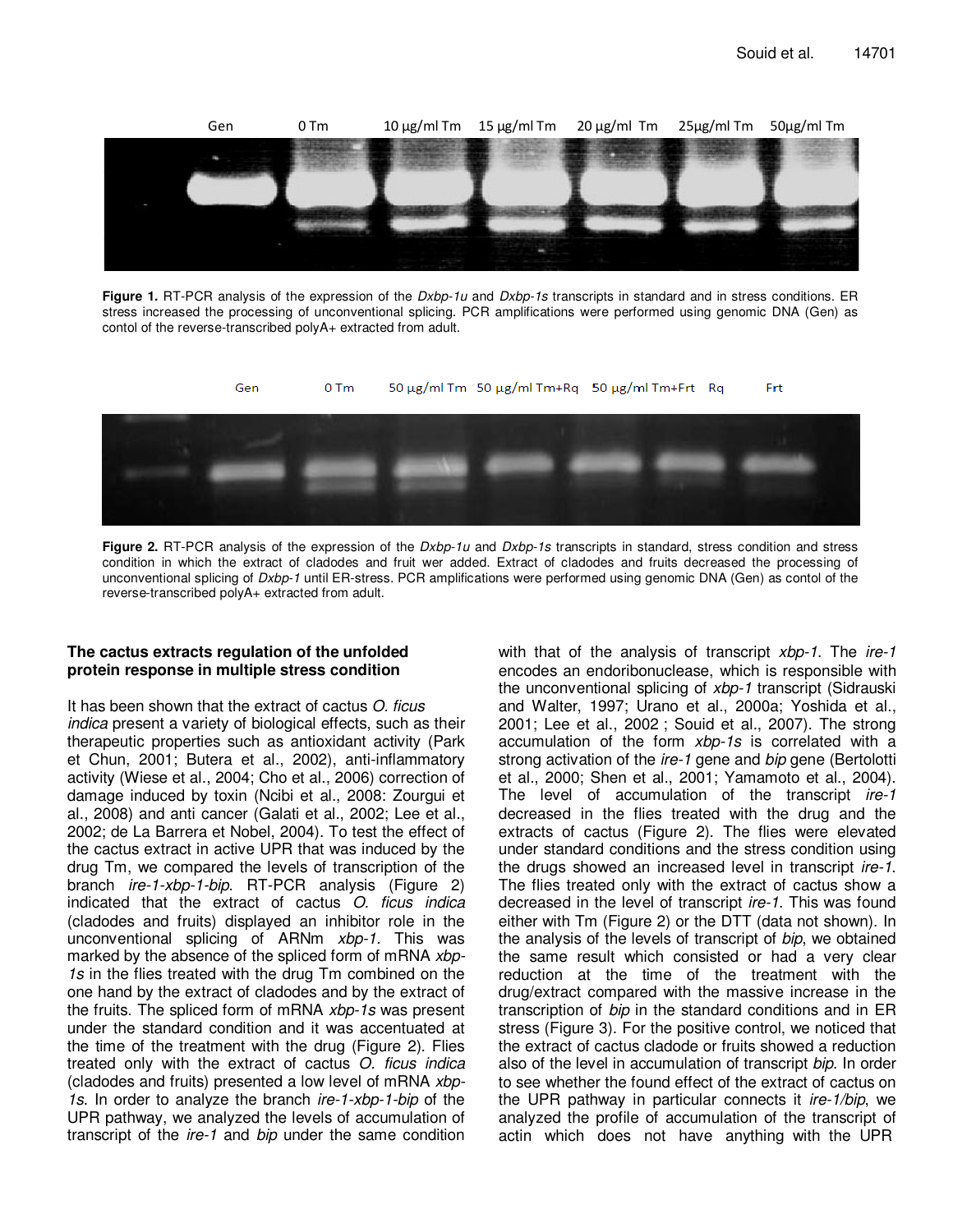

**Figure 3.** RT-PCR analysis of the expression of the *ire-1* transcripts in standard , stress condition and stress condition in which cladodes and fruits extraxts were added. Extract of cladodes and fruits decreased the processing of *ire-1* transcrips. PCR amplifications were performed using genomic DNA (Gen) as the contol of the reverse-transcribed polyA+ extracted from the adult.



**Figure 4.** RT-PCR analysis of the expression of the *Grp 78-bip* transcripts in standard, stress condition and stress condition in which cladodes and fruits extracts were added. Extract of cladodes and fruits decreased the processing of *Grp78 (Bip)* transcripts. PCR amplifications were performed using genomic DNA (Gen) as the contol of the reverse-transcribed polyA+ extracted from the adult.



Figure 5. RT-PCR analysis of the expression of the actin transcripts in standard, stress condition and stress condition in which cladodes and fruits extracts were added. Extract of cladodes and fruits were not implicated in the processing of actin transcrips. PCR amplifications were performed using genomic DNA (Gen) as the contol of the reverse-transcribed polyA+ extracted from the adult.

pathway. In the same condition of the RT-PCR we realized with specific primers that the actin showed modification in the level of transcript product (Figure 4).

The activation of UPR pathway was also shown by the ignition of the GFP at the larva level of the lineages xbp-1:GFP (Souid et al., 2007). Indeed the unconventional splicing of *xbp-1* was detected by the presence of GFP, because transgenic flies were constructed in such a way that GFP was merged with *xbp-1* and what the unconventional splicing puts in phase *xbp-1* and GFP, while without stress the GFP is absent. We used this construction to visualize the activation of the UPR during the stress and to see if the extracts of cactus had an effect on the protein synthesis *Xbp-1*:GFP and inhibited the activation of UPR pathway.

Larva treated with Tm, showed activation on GFP in comparison to larvae without Tm treatment (Figure 5a, b). Larva treated with the drugs/extracts of cactus showed a significant decline of ignition of the GFP (Figure 5c) and this was the same for the extracts from the cladodes or fruits (Figure 5d, e). In an interesting way these larva presented a profile of ignition of the GFP similar to the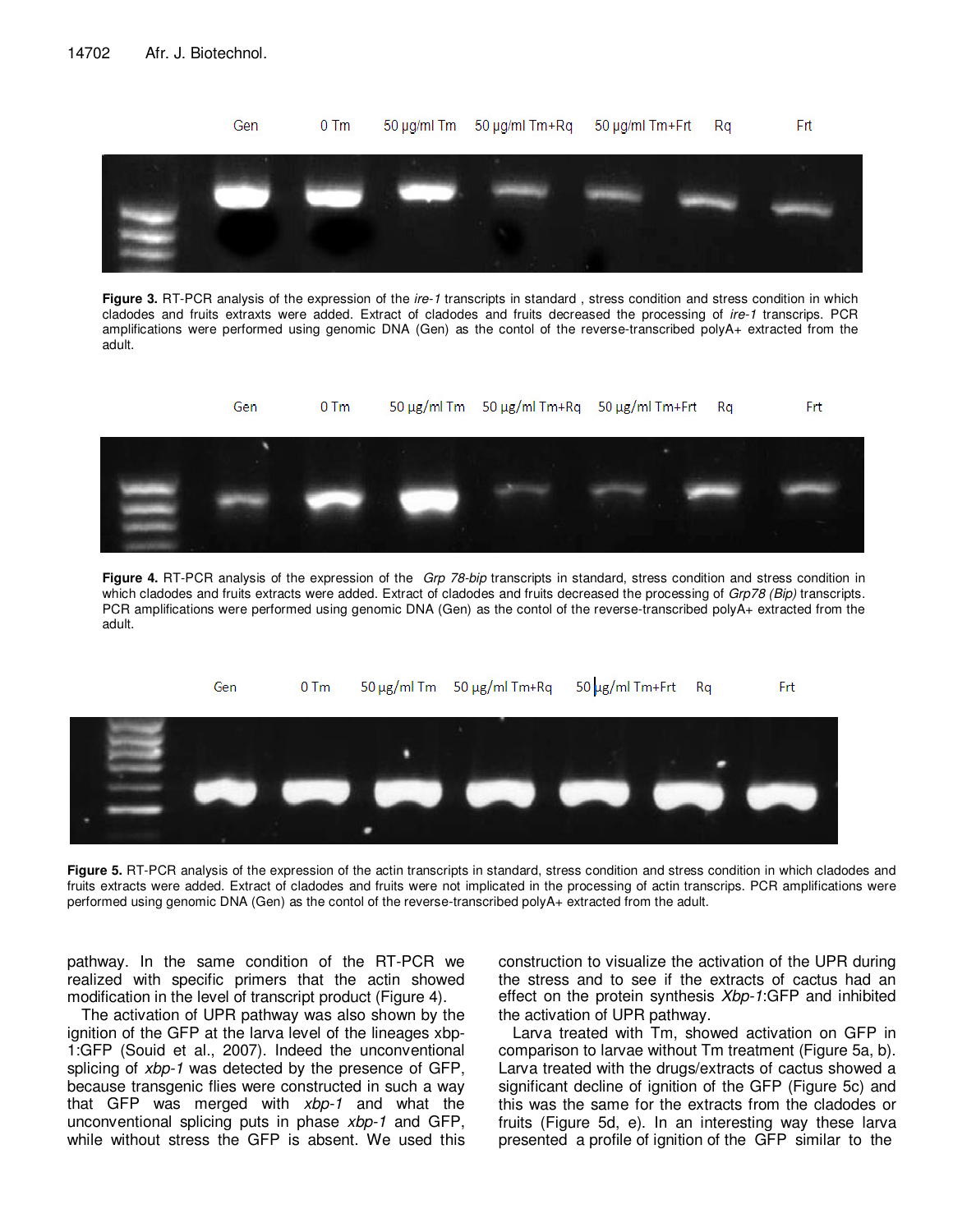control which was not treated with the drugs. The larva treated only with the extract from cactus presented a profile of very weak ignition. This result indicated that extract of cladodes and fruit regulated the UPR.

To confirm these results, we performed Western blot using antibodies anti-GFP. A good correlation between them resulted from the fluorescence and the detection of the protein GFP and this showed that the inhibition of the synthesis of the protein GFP indicates the absence of the splicing of the *xbp-1* ARNm which will be translated into protein, and by comparison the detection of the actin protein was not modified.

# **DISCUSSION**

Transcriptional activation of *ire-1/xbp-1* genes and *bip* gene which encode molecular chaperones during ER stress is a major response in eukaryotic cells to mount stress for their survival. In this study, we analyzed the *ire-1-xbp-1-bip* branch for its expression in stress condition in which we added the extract of cladodes or fruits from *O. ficus indica*.

It has been shown that UPR signaling is activated in endogenesis stress (Souid et al., 2007) and *Ire-1* regulation by mRNA splicing is essential for the unfolded protein response (UPR) in *Drosophila melanogaster* ( Plongthongkum et al., 2007). The most conserved branch of UPR involves IRE-1, an ER transmembrane kinase and endoribonuclease that activate the transcription factor *xbp-1*. In standard condition, *xbp-1* mRNA encodes a transcription factor, *xbp-1u*. Upon stress *IRE-1* uses its endoribonuclease activity to excise and to relegate the *xbp-1*mRNA u for two sites separated by 26 nucleotides (nt) in vertebrates or 23 (nt) in *Drosophila* and *Caenorhabditis elegans* (Sidrauski et al., 1997; Yoshida et al., 2001; Lee et al., 2002; Souid et al., 2007; Plongthongkum et al., 2007).

It was previously demonstrated that ER stress activates *Drosophila xbp1*mRNA splicing in adult treated with tunicamycin; the same result was obtained in *Drosophila* S2 cells (Plongthongkum et al., 2007).

*xbp-1* is a critical transcriptional activator of the UPR that is responsible for the induction of a distinct set of target genes. The nonconventional splicing mechanism of *xbp-1* is a universal marker of ER stress and some pathology like tumor growth and neurodegenerative diseases (Feldman and Koong, 2007). For these rea-sons, it is judged necessary to find solutions against this situation. Within this context, nature can provide many substances of extract from medicinal plants that can attenuate this ER stress.

In this paper, the protective role of cactus in ER stress was investigated. Many studies have demonstrated the protective effect of cactus against chlorpyriphos (Ncibi et al., 2008), oxidative stress induced by mycotoxin zearalenone (Zourgui et al., 2008) and toxicity of Nickel

(Hfaiedh et al., 2008). The extract of cladodes and fruits inhibited the UPR pathway by the absence of the unspliced transcript of *xbp-1*mRNA with regard to the control in which the unfolded protein response was induced and the spliced form of *xbp-1*mRNA was present. The same result was obtained when we used another drugs (DTT) (data not shown). To confirm this result, we repeated the same experimental procedure of RT-PCR, but we did not make the reverse transcriptase enzyme.

The levels of *ire-1* and *bip* were determined in the same condition of the study of the levels of spliced *xbp-1*. We found that the treatment of *Drosophila* adult with Tm combined with the extract of cladodes or of the fruits rescued ER homeostasis as indicated by lower levels of *ire-1* and *bip* transcript, reflecting resolution of basal level of ER stress. We speculated herein a possible mechanism underlying the rescuer of ER homeostasis. In our individual experiment, the absence of active spliced *xbp*-1 was associated with diminished levels of *ire-1* and *bip* transcript. The data presented here provide the evidence that maintenance of ER homeostasis in *Drosophila* does rely upon the UPR pathway, in accordance with those data generated in mice (Iwakoshi et al., 2003a; Reimold et al., 2001).

We also examined the unconventional splicing bye using a transgenic *Drosophila* UAS-*xbp-1*:GFP. This constrict was designed to reveal unconventional splicing through the production of a fluorescent *DXbp-1*:GFP fusion protein after the splicing of the 23 nt intron (Januscke et al., 2002; Souid et al., 2007). We tested specific drivers lio-Gal4 line (Taillebourg et al., 2005) to detect fluorescent in the salivary glands of the third-instar larvae, first with Tm drugs and second with the combination of Tm with aqueous extract of cladodes or fruits. The strong GFP fluorescent staining obtained in Tm treatment was reduced significantly in the context of Tm/extract of cladodes and Tm/extract of fruits (Figure 6). Our result clearly showed that the absence of spliced transcript of *xbp-1*mRNA in RT-PCR experiment was correlated with the spectacular decreased of GFP staining.

The results of this work showed that the cactus corrected different situations of stress of the endoplasmic reticulum, and by analysis of the profiles, it expressed the genes in UPR pathway.

The treatment with tunicamycine led strongly to the unconventional splicing and the accumulation of the shape splicing of the transcribed gene *xbp-1* b. In a very spectacular way, *Drosophila* treated by the tunicamycine showed clearly one transcriptional activation of the genes encoding molecular. In this study, we analyzed the effect of drug on UPR signaling. Our results suggest that the extract of cactus (fruits and cladodes) regulate UPR signaling. The aqueous extract from the fruits and cladodes of cactus contains many phenol compound, ascorbic acid, betalains, betacyanins, flavonoid fraction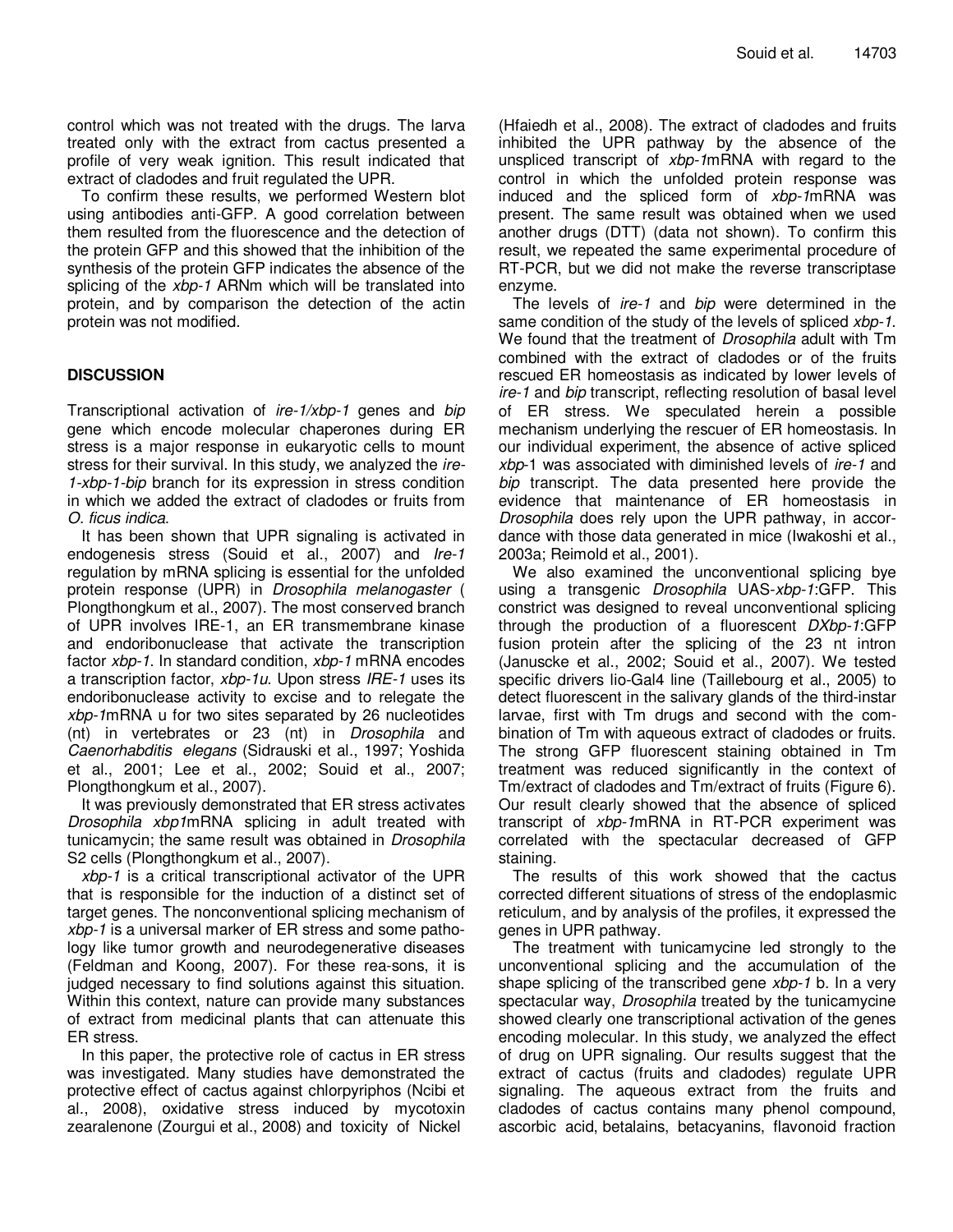

A: Control larvae



B: 50 µg/ml of tunicamycine C: 50 µg/ml of tunicamycine



- - + cladodes extracts



D: Cladodes extracts



E: 50 µg/ml of tunicamycine

F: Fruits extracts

# + Fruits extracts

Figure 6. ER stress decreased the processing of *Dxbp-1*:GFP transcript until the use of cladodes extract and fruit extract. Tunicamycine (Tm) only increased the fluorescent labelling of salivary gland of Lio-Gal4; UAS-*Dxbp-1*:GFP larve but Tm + cladodes extracts and Tm + fruit extracts show a decreased fluoresecent labelling. All test were photographed in a single shot to fully visualize the staining of the salivary gland of lio-Gal4; UAS-*Dxbp-1*:GFP third instar larve. (A) contral larvae; (B) larvae fed with 50 µg/ml of tunicamycine; (C) larvae fed with 50 µg/ml of tunicamycine + exatract of cladodes; (D) larvae fed with 50 µg/ml of tunicamycine + extract of fruit; (E) larvae fed with cladodes extract; (F) larvae fed with fruits extract.